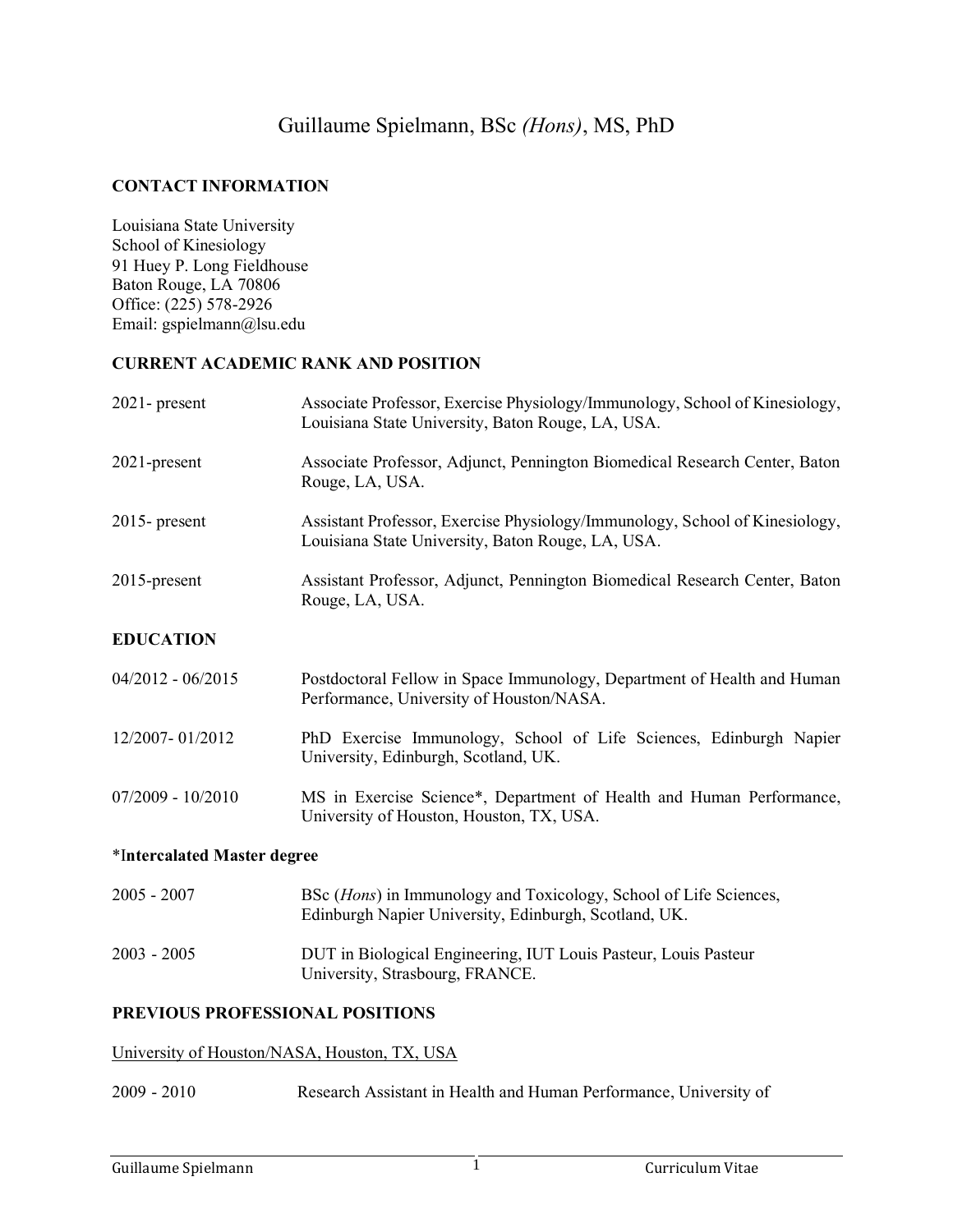Houston.

2007 - 2009 Research Assistant in Exercise Immunology, Edinburgh Napier University, Edinburgh, Scotland, UK.

## **PUBLICATIONS**

### Peer-Reviewed Journal Articles.

- 1. Theall, B., Stampley, J., Cho, E., Granger, J., Johannsen, N., Irving, B.A., **Spielmann, G.\***. (2021). Impact of acute exercise on peripheral blood mononuclear cells nutrient sensing and mitochondrial oxidative capacity in healthy young adults. *Physiological Reports.*
- 2. Wang, H., Martone, M., Owens, M.E., Lemoine, N.P., Marucci, J., Calvert, D., Mullenix, S., Church, T.S., Rood, J., Harrell, B., Irving, B.A., **Spielmann G.**, Johannsen, N. (2021) NCAA Division I American football players with sickle cell trait have altered hematological responses and hydration status. *Scientific Reports*, 11(**1**): 1844.
- 3. Vincellette, C.M., Losso J., Early K., **Spielmann G.**, Irving B.A., Allerton T.D. (2021). Supplemental watermelon juice attenuates acute hypoglycemia-induced macro- and microvascular dysfunction in healthy adults. *Journal of Nutrition*.151(**11**): 3450-3458.
- 4. Zunica E.R.M., Axelrod C.L., Cho E., **Spielmann G.**, Davuluri G., Alexopoulos S.J., Beretta M., Hoehn K.L., Dantas W.S., Stadler K., King W.T., Pergola K., Irving B.A., Langohr I.M., Yang S., Hoppel C.L., Gilmore L.A., Kirwan J.P. Breast cancer growth and proliferation is suppressed by the mitochondrial targeted furazano[3,4-b]pyrazine BAM15. (2021). *Cancer Metabolism*, 9(**1**): 36.
- 5. Cho E., Theall B., Sampley J., Granger J., Johannsen J.M., Irving B.A., **Spielmann G.\*** (2021). Cytomegalovirus infection impairs the mobilization of tissue-resident innate lymphoid cells into the peripheral blood compartment in response to acute exercise. *Viruses* 13(**8**):1535.
- 6. Hanson, E.R., Sakkal, S., Que, S., Cho, E., **Spielmann, G.,** Kadife, E., Vilet, J., Battaglini, C., Stoner, L., Bartlett, D.B., McConel, G., Hayes, A. (2020) Natural Killer Cell mobilization and egress following acute exercise during prostate cancer. *Experimental Physiology.* 105(**9**): 1524-1539
- 7. Bartett, D.N., Slentz, C.A., Willis, L.H., Hoselton, A., Huebner, J.L., Kraus, V.B., Moss, J., Muehlbauer, M.J., **Spielmann, G.,** Muoio, D.M., Koves, T.R., Wu, H., Huffman, K.M., Lord, J.M., Kraus, W.E. (2020). Rejuvenation of Neutrophil functions in association with reduced diabetes risk following ten weeks of Low-Volume High Intensity Interval walking in older adults with prediabetes – A pilot study. *Frontiers of Immunology*, 11:729.
- 8. Lowe, A.C., **Spielmann, G.**, Reed, I., Marucci, J., Mullenix, S., Lind, E., Johannsen, N. Harris, M.N. (2020). Sampling salivary cortisol from the sidelines: Considerations for applied research. *Sage Research Methods.*
- 9. Agha, N. H., Baker, F.K., Kunz, H.E., **Spielmann, G.**, Mylabathula, P. L., Rooney, B. V., Mehta, S. K., Pierson, D. L., Laughlin, M. S., Markofski, M. M., Crucian, B. E, Simpson, R. J. (2020). Salivary antimicrobial proteins and stress biomarkers are elevated during a 6-month mission to the International Space Station. *Journal of applied physiology*, 128(2): 264-275.
- 10. Theall, B., Wang, H., Kuremsky, C. A., Cho, E., Hardin, K., Robelot, L., Marucci, J. Mullenix, S., Lemoine, Jr, N., Johannsen, N., Irving, B. A., **Spielmann, G.\*** (2020). Allostatic stress load and CMV serostatus impact immune response to maximal exercise in collegiate swimmers. *Journal of applied physiology*, 128(1): 178-188.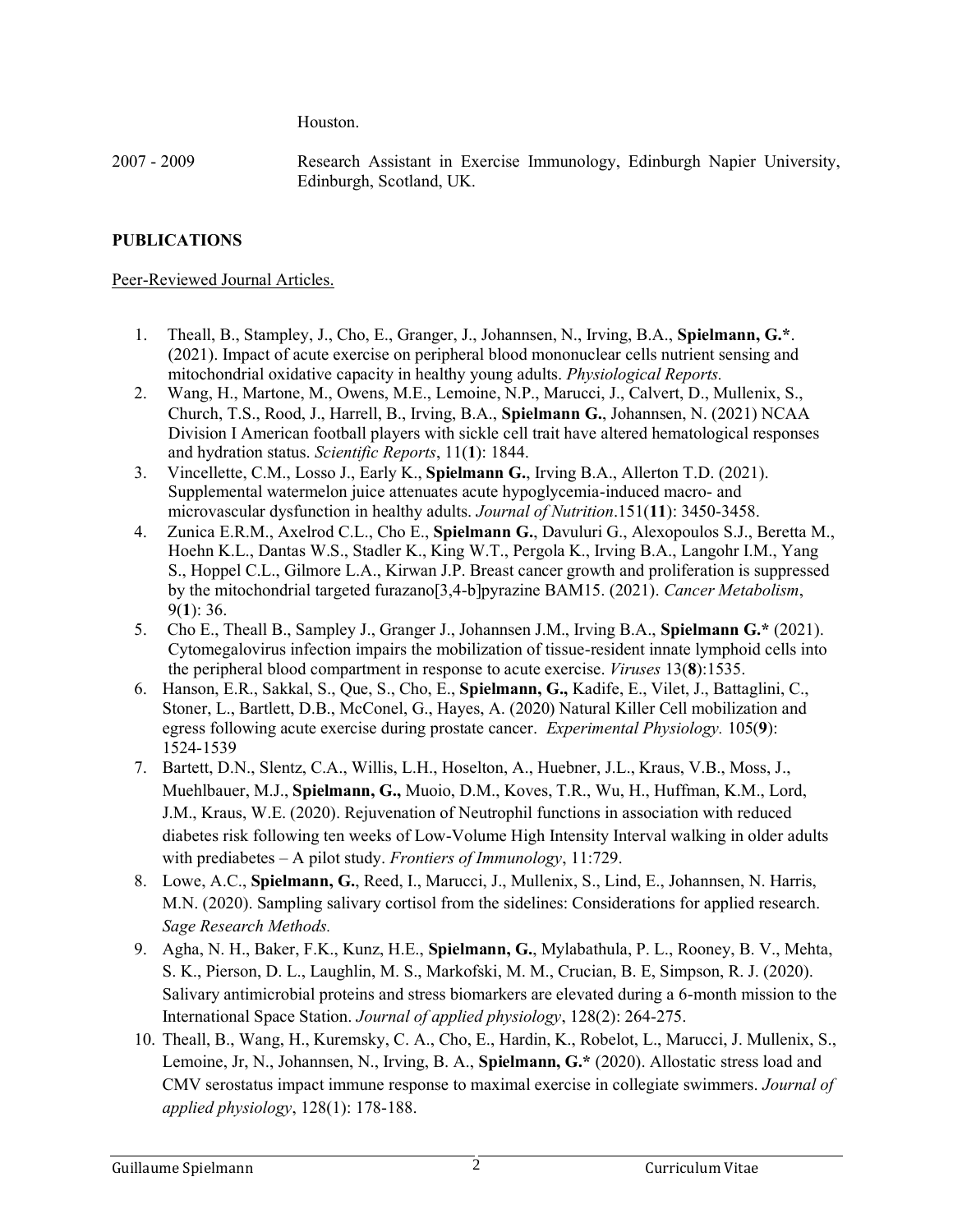- 11. Allerton, T. D., Irving, B. A., **Spielmann, G**., Primeaux, S., Landin, D. K., Nelson, A. G., Johannsen, N. (2019). Metabolic flexibility is impaired in response to acute exercise in the young offspring of mothers with type 2 diabetes. *Physiological reports*, 7(17): e14189.
- 12. **Spielmann G.\***, Agha N.H., Kunz H.E., Simpson R.J., Crucian B.E., Mehta S.K., Laughlin M., Campbell J. (2019). B-cell homeostasis is maintained during long duration spaceflight. *Journal of Applied Physiology*. 126(**2**):469-476.
- 13. Ross R., Goodpaster B.H., Koch L.G., Sarzynski M.A., Kohrt W.M., Johannsen N.M., Skinner J.S., Castro A., Irving B.A., Noland R.C., Sparks L.M., **Spielmann G.**, Day A.G., Pitsch W., Hopkins W.G., Bouchard, C. (2019). Precision exercise medicine: understanding exercise response variability. *British Journal of Sports Medicine*. Epub ahead of print.
- 14. Bigley A.B., Agha N.H., Baker F.L., **Spielmann G.**, Kunz H.E., Mylabathula P.L., Rooney B., Laughlin M.S., Pierson D.L., Mehta S.K., Crcuian B.E., Simpson R.J. (2019). NK-cell function is impaired during long duration spaceflight. *Journal of Applied Physiology*. 126(**4**):842-853.
- 15. **Spielmann G.\***, Laughlin M.S., Kunz H., Crucian B.E., Quiriarte H.D., Mehta S.K., Pierson D.L., Simpson R.J. (2018). Latent viral reactivation is associated with changes in plasma antimicrobial protein concentrations during long-duration spaceflight. *Acta Astronautica*. 146: 111-116.
- 16. Allerton T., Proctor D.N., Stephens J.M., Dugas T.R., **Spielmann G.**, Irving B.A. (2018). L-Citrulline supplementation: Impact on cardiometabolic heatlh. *Nutrients* 10(7)
- 17. Bartlett D.B., Willis L.H., Slentz C.A., Hoselton A., Kelly L., Huebner J.L., Kraus V.B., Moss J., Muehlbauer M.J., **Spielmann G.**, Kraus W.E., Lord J.M., Huffmann K.M. (2018). Ten weeks of high-intensity interval walk training is associated with reduced disease activity and improved innate immune in older adults with rheumatoid arthritis: a pilot study. *Arthritis Research and Therapy* 20(1): 127.
- 18. Kunz H.E., **Spielmann G.**, Agha N.H., O'Connor D.P., Bollard C.M., Simpson R.J. (2018). A single exercise bout augments adenovirus-specific T-cell mobilization and function. *Physiology and Behavior*. 194: 56-65
- 19. †Turner J.E., †**Spielmann G.,** Wadley A.J., Aldred S., Simpson R.J., Campbell J.P. (2016) Exercise-Induced B-lymphocyte mobilization: Preliminary evidence for an influx of immature cells into the bloodstream. *Physiology and Behavior*.164 (Pt A): 376-382*.*  **†Co-First authors contributed equally to this manuscript.**
- 20. Irving, B. **Spielmann G.** (2016). Does Citrulline sit at the Nexus of Metformin's Pleiotropic Effects on Metabolism and Mediate its Salutatory effects in Individuals with Type 2 Diabetes. *Diabetes*. 65(12): 3537-3540.
- 21. **Spielmann G.**, Bollard C., Kunz H., Hanley P., Simpson R.J. (2016) A single exercise bout enhances the manufacture of viral-specific T-cells from healthy donors: implications for allogeneic adoptive transfer immunotherapy. *Scientific Reports*.6:25852*.*
- 22. Bigley A.B., **Spielmann G.**, Agha N., O'Connor D.P., Simpson R.J. (2016). Dichotomous effects of latent CMV infection on the phenotype and functional properties of CD8+ T-cells and NKcells. *Cell Immunology.* 300: 26-32*.*
- 23. Simpson R.J., Bigley A.B., **Spielmann G**., LaVoy E.C., Kunz H., Bollard C.M. (2016). Human cytomegalovirus infection and the immune response to exercise. *Exercise Immunology Review*. 22: 8-27.
- 24. Bigley AB., **Spielmann G.**, Agha N., Simpson RJ. (2015). The effects of age and latent cytomegalovirus infection on NK-cell phenotype and exercise responsiveness in man. *Oxidative Medicine and Cellular Longevity*. 2015:979645
- 25. Kunz H., Bishop N.C., **Spielmann G**., Pistillo M., Reed J., Ograjsek T., Park Y., Mehta S.K.,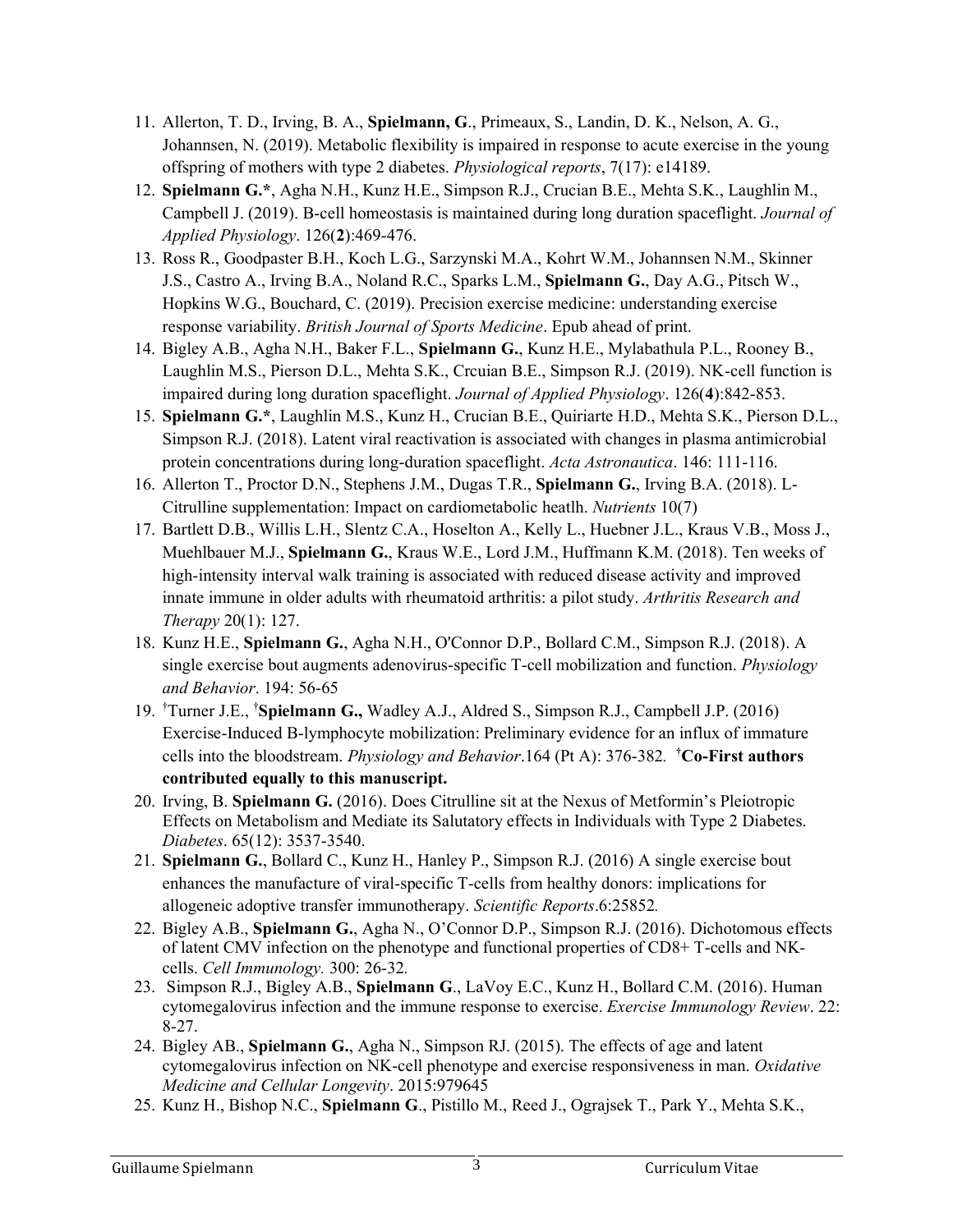Pierson D.L., Simpson R.J. (2015). Fitness level impacts salivary antimicrobial protein responses to a single bout of cycling exercise. *European Journal of Applied Physiology*. 115(5): 1015-27.

- 26. **Spielmann G**.\*, Johnston C., O'Connor D.P., Foreyt J.P., Simpson R.J. (2014). Excess body mass is associated with T-cell differentiation indicative of immune aging in children. *Clinical and Experimental Immunology*. 176(2): 246-254.
- 27. LaVoy E.C., Bigley A.B., **Spielmann G**., Rector J.L., Morrison M.R., O'Connor D.P., Simpson R.J. (2014). CMV amplifies T-cell redeployment to acute exercise independently of HSV-1 Serostatus. *Medicine and Science in Sports Exercise*. 46(2): 257-267.
- 28. **Spielmann G**. \*, Bollard C.M., Bigley A.B., Hanley P.J., Blainey J.W., LaVoy E.C.P., Pircher H., Simpson R.J. (2013). The effect of age and latent cytomegalovirus infection on the redeployment of CD8+ T-cell subsets in response to acute exercise in humans. *Brain Behavior and Immunity*. 39: 142-151.
- 29. Pistillo M., Bigley A.B., **Spielmann G**., LaVoy E.C.P., Morrison M.R., Kunz H., Simpson R.J. (2013). The effect of age and viral serology on γδ T-cell numbers and exercise responsiveness in humans. *Cellular Immunology*. 284(1-2): 91-97.
- 30. Bigley A.B., **Spielmann G**., LaVoy E.C.P., Simpson R.J. (2013). Can exercise-related improvements in immunity influence cancer prevention and prognosis in the elderly? *Maturitas*. 76(1): 51-56.
- 31. Simpson, R. J., Lowder T.W., **Spielmann G**., Bigley A.B., LaVoy E.C., Kunz, H. (2012) Exercise and the aging immune system. *Ageing Research Reviews*. 11(3): 404-420.
- 32. Bigley A.B., Lowder T.W., **Spielmann G**., Rector J.L., Pircher H., Simpson R.J. (2012). Latent cytomegalovirus infection alters NK-cell phenotypes and blunts their mobilization in response to acute exercise. *Brain, Behavior & Immunity*. 26(1): 177-186.
- 33. Cosgrove C., Galloway S.D., Neal C., Hunter A.M., McFarlin B.K., **Spielmann G**., Simpson R.J. (2012). The impact of 6-month training preparation for an Ironman on the proportions of naïve, memory and senescent T-cells in resting blood. *European Journal of Applied Physiology*. 112(8): 2989-2998
- 34. **Spielmann G**. \*, McFarlin. B.K., O'Connor D.P., Smith P.J.W., Pircher H., Simpson R.J. (2011). Aerobic fitness is associated with lower proportions of senescent blood T-cells in man. *Brain Behavior and Immunity*. 25(8): 1521-1529.

*This manuscript was selected for a brief commentary in this issue of the journal: Hong S. (2011). Can we jog our way to a younger-looking immune system? Brain Behavior and Immunity. 25(8): 1519-1520.* 

- 35. Simpson, R. J., Cosgrove C., Chee M.M., McFarlin B.K., Bartlett D.B., **Spielmann G**., O'Connor D.P., Pircher H., Shiels P.G. (2010). Senescent phenotypes and telomere lengths of peripheral blood T-cells mobilized by acute exercise in humans. *Exercise Immunology Review*. 16: 40-55.
- 36. Booth S., Floida-James G.O., McFarlin B.K., **Spielmann G**., O'Connor D.P., Simpson R.J. (2010). The impact of acute strenuous exercise on TLR2, TLR4 and HLADR expression on human blood monocytes induced by autologous serum. *European Journal of Applied Physiology*. 110(6): 1259-1268.
- 37. Simpson R.J., McFarlin B.K., McSporran C., **Spielmann G**., O Hartaigh B., Guy K. (2009). Toll-like receptor expression on classical and pro-inflammatory monocytes after acute exercise in humans. *Brain, Behavior and Immunity*, 23(2): 232-239.

\* Lead Author/Corresponding Author

Textbook Contributions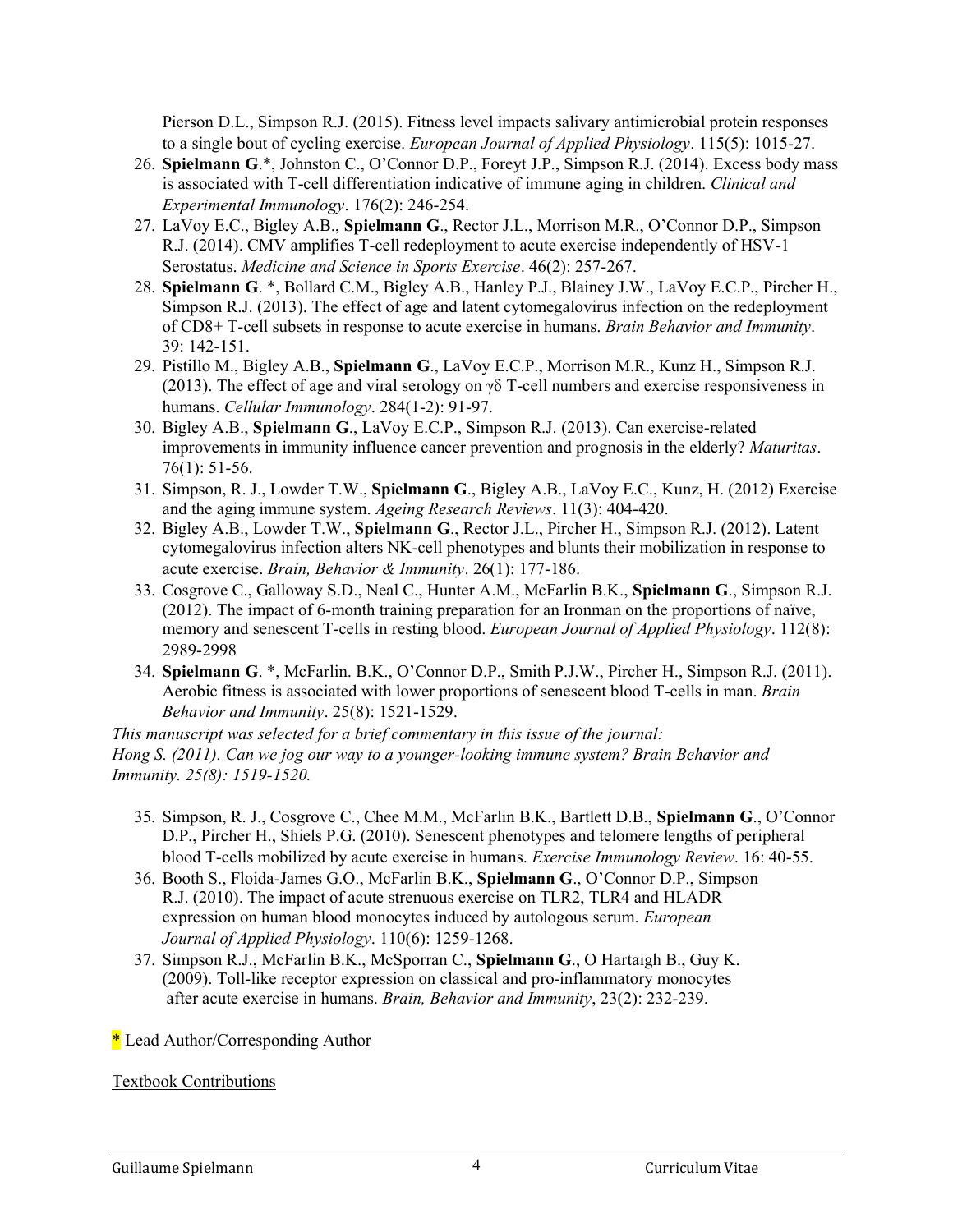- 1. **Spielmann G.**, Bigley A.B., LaVoy E.C., Simpson R.J. (2014). Ageing Immunity and the impact of physical exercise. In: *Immunology of Aging*. 369-397. (Editors: Massoud A. and Rezaei N.) Springer, NY, USA.
- 2. Bigley A., Baker F., **Spielmann G.**, Simpson R.J. Ageing Immunity and the Impact of Physical Exercise - 2017. In *Handbook of Immunosenescence: Basic Understanding and Clinical Applications*
- 3. Simpson, R.J. & **G. Spielmann** (2013). Exercise and Immunosenescence*.* In: *Immunosenescence: behavioral and psychosocial determinants.* 159-178. (Editors: Bosch J.A., Phillips A.C. and Lord J.M.) Springer, NY, USA.

### Published Communications

- 1. **Spielmann G**., Crucian B.E., Metha S.K., Kunz H., Pierson D.L., Simpson R.J. (2013). The impact of long duration Spaceflight on plasma Antimicrobial Proteins**.** *International Journal of Exercise Science: Conference Proceedings.*
- 2. **Spielmann G.**, Bollard C.M., Bigley A.B., Hanley P.J., Blainey J.W., LaVoy E.C.P., Pircher H., Simpson R.J. (2013). CMV-specific T-cells Mobilized with Exercise have Broad Epitope Specificity and a High-Differentiated Effector Memory Phenotype. *International Journal of Exercise Science: Conference Abstract Submissions.*
- 3. **Spielmann G**., Johnston C.A., Simpson R.J., McFarlin B.K., Foreyt J.P. (2010) No impact of CMV or EBV seropositivity on the frequency of highly differentiated T-cells in Mexican-American adolescents. *International Journal of Exercise Science: Conference Abstract Submissions.* **2(2):** 39
- 4. **Spielmann G**., McFarlin. B.K., Cosgrove C., Guy K., Smith P.J.W., Simpson R.J. (2009). A greater VO2max is associated with a reduced frequency of senescent blood T-cells in middle-aged men but not younger men. *Medicine and Science in Sport and Exercise*. **41(5):** 277.
- 5. Bartlett, D.B., Cosgrove, C., **Spielmann, G**., Guy, K. and Simpson, R.J. (2009). Exercise-induced T-cell activation in human subjects is affected by the mobilization of KLRG1+ T-lymphocytes into the peripheral blood. *Medicine & Science in Sports and Exercise.* **41:**5.
- 6. **Spielmann G.**, Campbell M.L., Guy K., Cosgrove C., McFarlin B.K., Smith P.J.W., Simpson R. (2008). A reduced frequency of senescent T-lymphocytes is associated with a greater maximal aerobic capacity in middle-aged men: a pilot study. *Journal of Sports Sciences.* **26(S1):** 148-149.

## **PRESENTATIONS**

## International Conferences

- 1. **Spielmann G.**, Presenter. A single bout of exercise enhances the ex vivo manufacture of CMV and EBV-specific T-cells from healthy donors: implications for adoptive transfer immunotherapy. *International Society of Exercise and Immunology*, Vienna, Austria, July 2015. **Invited Presentation**.
- 2. **Spielmann G.,** Presenter. The impact of long duration Spaceflight on plasma Antimicrobial Proteins*. International Society of Exercise and Immunology*, Newcastle, Australia, September 2013. **Poster Presentation**.
- 3. **Spielmann G.,** Presenter. CMV-specific T-cells mobilized with exercise have broad epitope specificity and a high-differentiated effector memory phenotype. *International Society of Exercise and Immunology*, Newcastle, Australia, September 2013. **Oral Presentation.**
- 4. **Spielmann G.,** Presenter. The impact of latent CMV and EBV infections on the mobilization of viral-specific and senescent T-cells with acute exercise. *International Society of Exercise and Immunology*, Oxford, UK, July 2011. **Poster Presentation.**
- 5. **Spielmann G.,** Presenter. Vo2max is correlated with the frequency of differentiated T-cells throughout the lifespan. *Societe Francaise d'Immunologie*, Marseille, France, September 2010.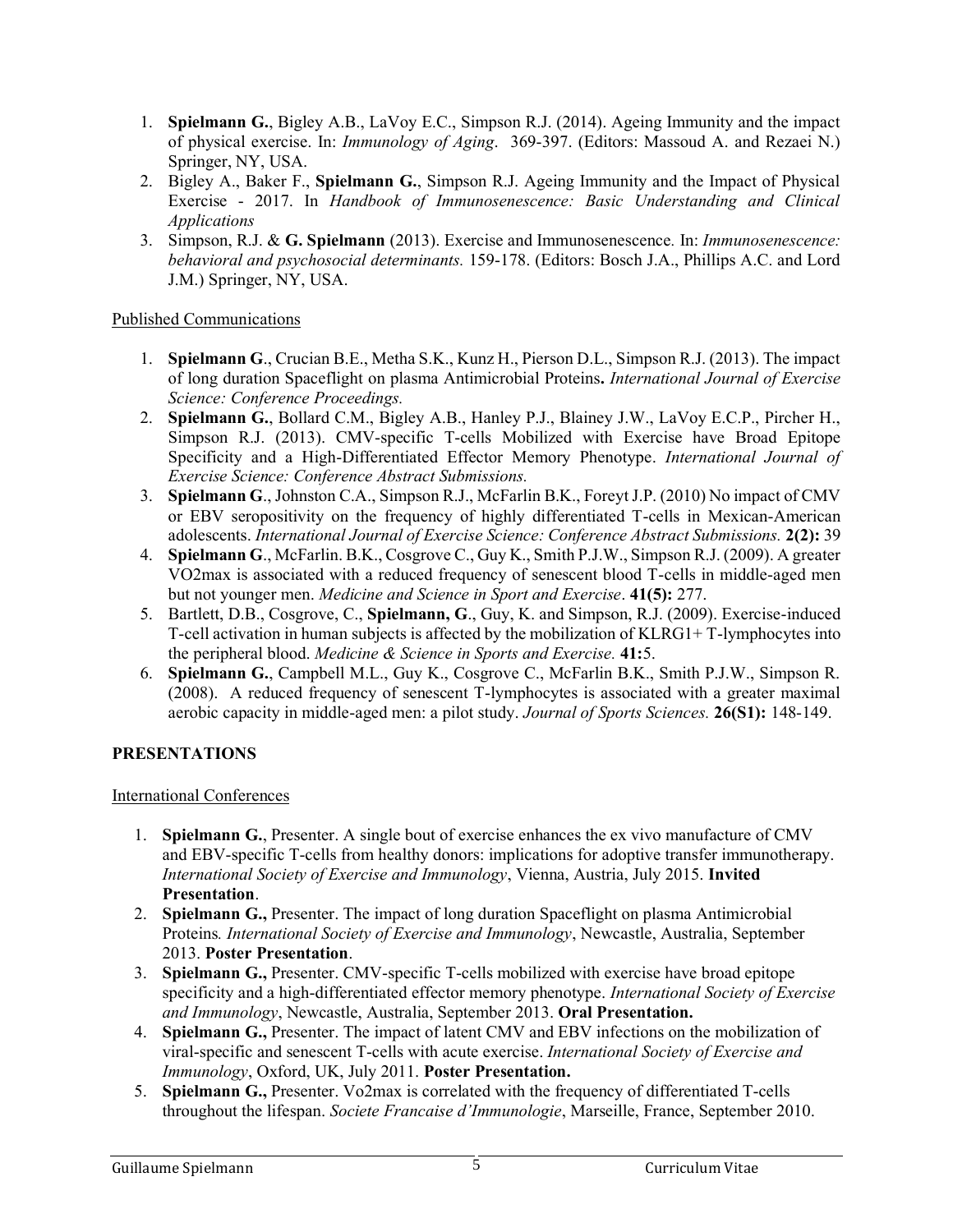**Poster Presentation.**

- 6. **Spielmann G.,** Presenter. VO2max is associated with a reduced frequency of senescent Tlymphocytes in middle-aged men*. International Society of Exercise and Immunology*, Tubingen, Germany, September 2009. **Poster Presentation.**
- 7. **Spielmann G.,** Presenter. Greater physical activity level in middle-aged men reduces the frequency of senescent T-lymphocytes. *Edinburgh Napier University PG conference*, Edinburgh, Scotland May 2009. **Poster Presentation.**
- 8. **Spielmann G.,** Presenter. The role of leptin and physical inactivity in the premature senescence of T-cells in obesity. *Edinburgh Napier University PG conference*, Edinburgh, Scotland May 2008. **Oral Presentation.**

#### National Conferences

- **1. Spielmann, G.** Presenter, Irving, B. A., Little, J., Bartlett, D., Huffman, K. Optimizing exercise to enhance immune cell function and bioenergetics in age- and cardiometabolic related disorders. *American College of Sports Medicine*, Denver, CO, United States. May 2019. **Oral Presentation – Symposium.**
- 2. **Spielmann, G**. Presenter. The use of Biologics in Collegiate Football. *Andrew's Institute*, Dallas, TX, United States. May 2019. **Oral Presentation**
- 3. **Spielmann, G.** Presenter, Campbell, J., Crucian, B. E., Laughlin, M., Simpson, R. The impact of long duration spaceflight on the function of plasma cells, *American College of Sports Medicine*, Minneapolis, MN, United States. June 2018. **Poster Presentation.**
- 4. **Spielmann, G**. Presenter, Campbell, J. Crucian, B. E., Laughlin, M., Simpson, R. J. The impact of long duration spaceflight on the function of plasma cells. *American College of Sports Medicine*, Denver, CO, United States. May 2017. **Poster Presentation.**
- 5. **Spielmann, G.** Presenter. The impact of Long Duration Spaceflight on the Function of B-cells and Biomarkers of Inflammation. *NASA Human Research Program 2018 Workshop,* Galveston, TX, United States. January 2018. **Poster Presentation.**
- **6. Spielmann, G.** Presenter, Campbell J., Crucian B.E., Laughlin M., Simpson R.J. The impact of Long Duration Spaceflight on the Function of B-cells and Biomarkers of Inflammation. *NASA Human Research Program 2017 Workshop*, Galveston, TX, United States. January 2018. **Poster Presentation.**
- **7. Spielmann G.** Presenter, Campbell J., Crucian B.E., Laughlin M., Simpson R.J. The impact of Long Duration Spaceflight on the Function of B-cells and Biomarkers of Inflammation. *NASA Human Research Program Investigators' Workshop*, Galveston, TX, USA, January 2017. **Poster Presentation.**
- **8.** Simpson R., Bigley A. Presenter, **Spielmann G.,** Kunz H., Agha N., Baker F., Rooney B., Mylabathula P., Graff R., Laughlin M., Mehta S., Pierson D., Crucian B. Long duration spaceflight impairs NK-cell function in ISS crewmembers: findings from the "Salivary Markers" Project. *NASA 2017 Human Research Program Investigator's Workshop*, Galveston, TX, USA, January 2017. **Oral Presentation.**
- 9. **Spielmann, G**. Presenter. Long-duration Spaceflight And Latent Viral Reactivation Alter Plasma Antimicrobial Protein Concentrations. *American College of Sports Medicine*, Denver, CO, United States. May 2017. Medicine and Science in Sports Exercise 49: 289. Poster **Presentation.**
- **10. Spielmann G**. Presenter, Bollard C., Kunz H., Hanley P.J., Simpson R.J. A single bout of exercise enhances the ex vivo manufacture of viral-specific T-cells. *American College of Sports Medicine,* Boston, MA, May 2016.Medecine and Science in Sports Exercise 48 (5 suppl 1): 85. **Poster Presentation.**
- 11. Simpson R.J. Presenter, Bigley A.B., **Spielmann G.,** Kunz H.E., Agha N., Baker F., Rooney B., Mylabathula P.L., Graff R.M., Crucian B.E., Laughlin M., Mehta S.K., Pierson D.L. Long Duration Spaceflight Impairs NK-cell Function in Astronauts. *American College of Sports*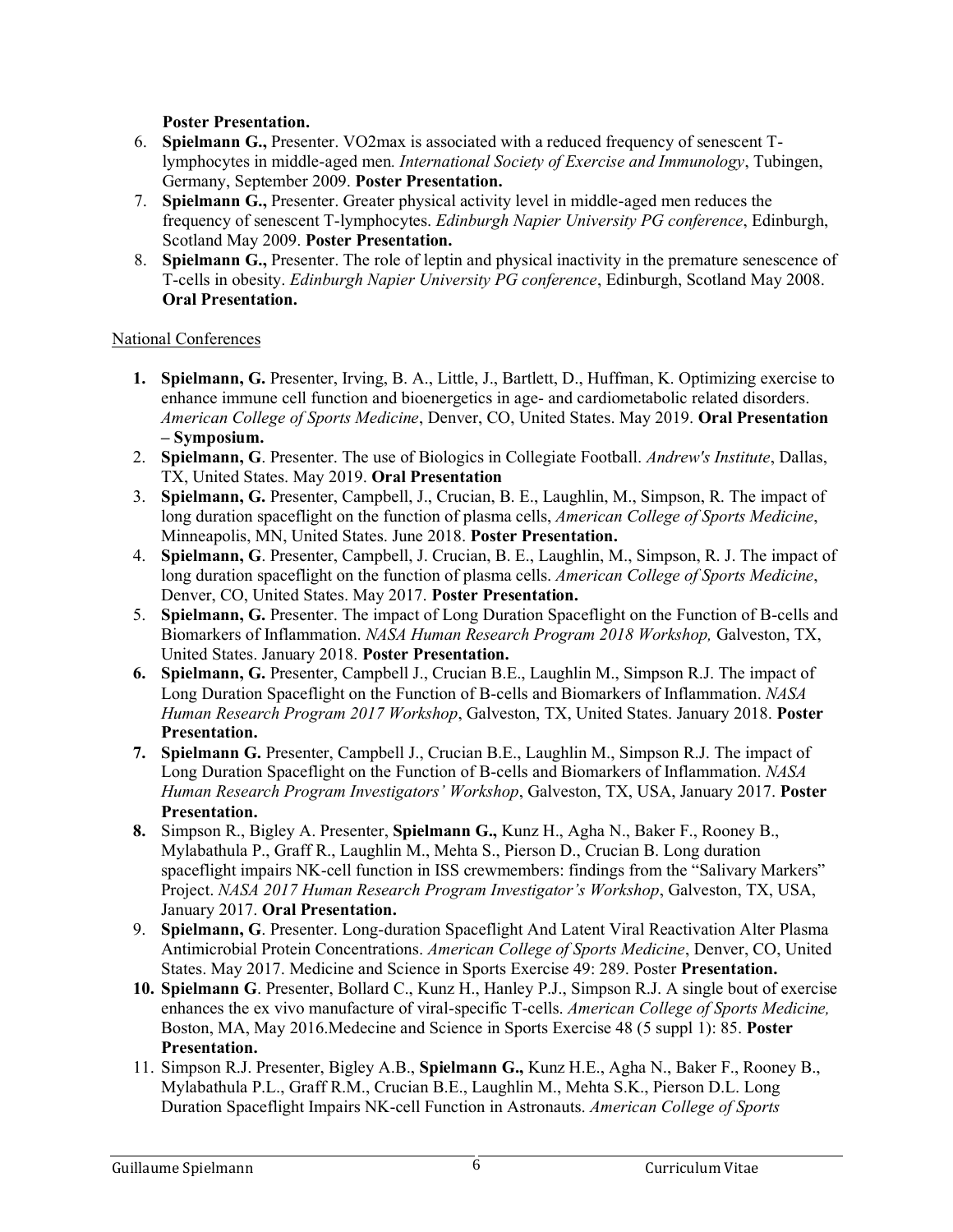*Medicine*, Boston, MA, May 2016. Medicine and Science in Sports Exercise 48 (5 suppl 1): 87. **Poster Presentation.**

- 12. Kunz H. Presenter, **Spielmann G.,** LaVoy E.C., Agha N., Graff R.M, Bollard C.M., Simpson R.J. Enhancing the Generation of Adenovirus-Specific T-cells with Exercise for Immunotherapy. *American College of Sports Medicine*, Boston, MA, May 2016. Medicine and Science in Sports Exercise 48 (5 suppl 1): 86-87. **Poster Presentation.**
- 13. Agha N. Presenter, Baker F.L., **Spielmann G.,** Bigley A.B., Simpson R.J. Can a single Exercise Bout Increase the Yield of Hematopoietic Stem Cells From Peripheral Blood? *American College of Sports Medicine*, Boston, MA, May 2016. Medicine and Science in Sports Exercise 48 (5 suppl 1): 86. **Poster Presentation.**
- 14. Simpson, R., **Spielmann G.**, Bigley A.B., Kunz H., Agha N., Baker F., Rooney B., Mylabathula P., Graff R., Crucian B.E., Laughlin M., Mehta S.K., Pierson D.L. An ISS mission impairs NKcell function and evokes anti-viral T-cell responses in astronauts. *NASA Human Research Program Investigators' Workshop*, Galveston, TX, USA, February 2016. **Poster Presentation.**
- 15. **Spielmann G.**, Presenter. The impact of long duration spaceflight on the immune system: an ongoing project. *NASA Human Research Program Investigators' Workshop*, Galveston, TX, USA, February 2015. **Oral Presentation.**
- 16. **Spielmann G.**, Presenter. *NASA Human Research Program Investigators' Workshop*, Galveston, TX, USA, February 2015. **Expert Panel Discussion.**
- 17. **Spielmann G.**, Presenter. The impact of long duration spaceflight on plasma Antimicrobial proteins. *NASA Human Research Program Investigators' Workshop,* Galveston, USA, February 2014. **Oral Presentation.**
- 18. **Spielmann G.**, Presenter. Pre-flight differences in immune function between astronauts and nonflying control subjects at 5 months prior to a 6-month mission to the International Space Station *Psychoneuroimmunology Research Society*, Philadelphia, USA, May 2014. **Poster Presentation.**
- 19. **Spielmann G.**, Presenter. Salivary Markers of immune function during Spaceflight. *NASA 37 and 38 Science Symposium*, Clear-lake, USA, May 2013. **Oral Presentation.**
- 20. **Spielmann G.**, Presenter. Validation and stability of saliva and blood assays to monitor in-flight changes in innate immunity during long duration spaceflight. *NASA Human Research Program Investigators' Workshop, Galveston*, USA, February 2013. **Oral Presentation.**
- 21. **Spielmann G.**, Presenter. A greater Vo2max is associated with a lower frequency of senescent Tlymphocytes in middle-aged but not younger men. *American College of Sport and Medicine*, Seattle, USA, June 2009. **Poster Presentation**.

#### Regional Conferences

- 7. **Spielmann G.**, Presenter. Excess Body Mass is associated with T-cell differentiation indicative of immune ageing in Children. *Texas Obesity Research Center Conference*, Houston, USA, November 2012. **Invited Oral Presentation.**
- 8. **Spielmann G.**, Presenter. No impact of CMV or EBV seropositivity on the frequency of highly differentiated T-cells in Mexican-American adolescents. *Texas ACSM Conference*, Houston, USA, June 2010. **Poster Presentation.**
- 9. **Spielmann G.**, Presenter. The role of leptin in the premature senescence of T-lymphocytes in obesity. *Texas Obesity Research Center Conference*, Houston, USA, November 2010. **Oral Presentation.**
- 10. **Spielmann G.**, Presenter. Greater physical activity level in middle-aged men reduces the frequency of senescent T-cells. *Texas ACSM Conference*, Houston, USA, November 2009. **Poster Presentation.**

#### **AWARDS**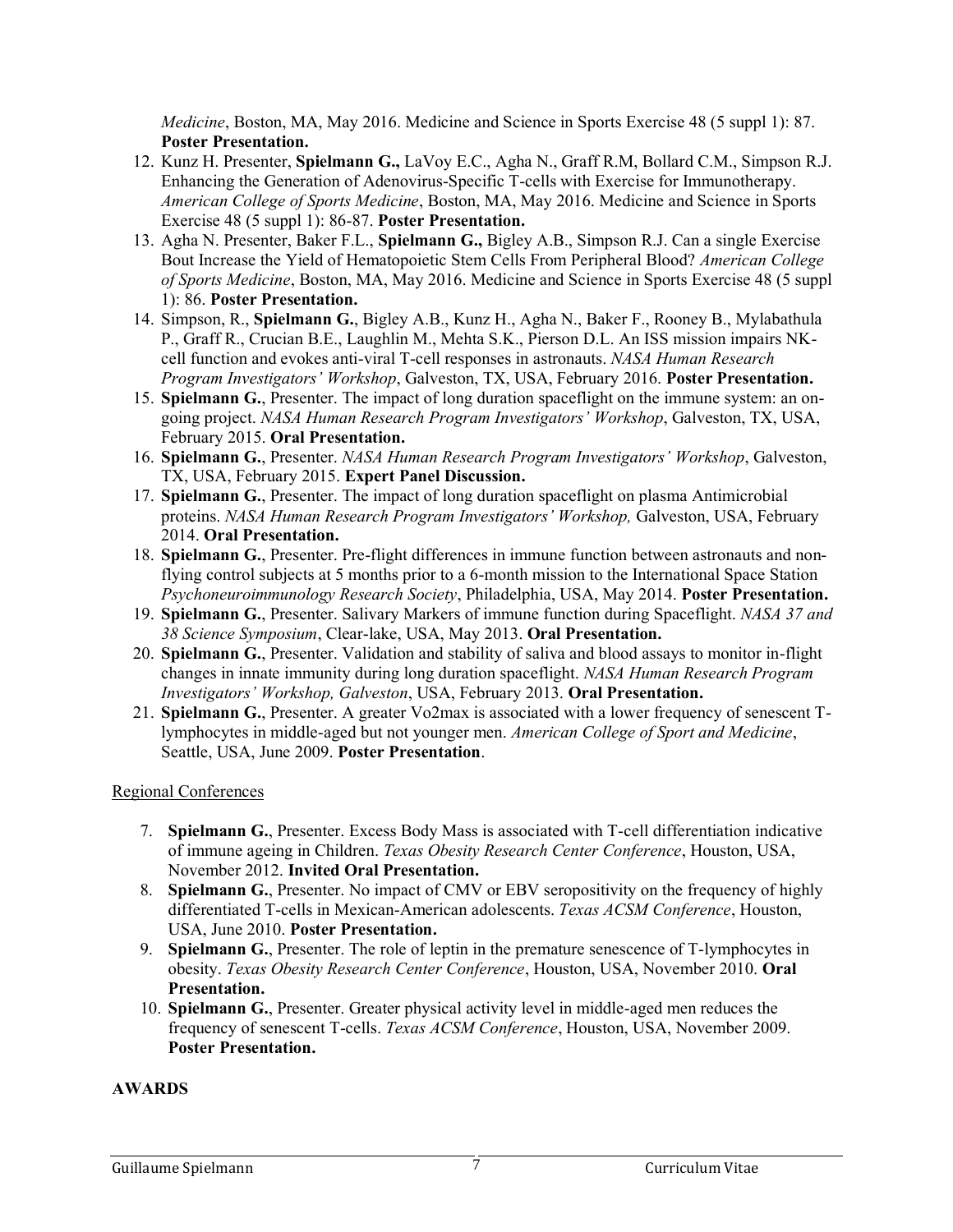- LSU Tiger Athletics Foundation Undergraduate Teacher's Award 2019.
- LSU Alumni Rising Faculty Research Award 2019.
- LSU CHSE Early Career Research Award 2018.
- International Society of Exercise and Immunology 2013, **Early Career Research Award: Best Oral Presentation.**
- International Society of Exercise and Immunology 2013, **Early Career Research Award: Best Poster Presentation**
- TACSM student research development award 2010.
- Edinburgh Napier University, **Best poster presentation award** (2009).

## **GRANT APPLICATIONS**

External Grant Funded*:*

- 1. **NASA Human Research Program (NNJ10ZSA003N)**: "Effects of Long-Term Exposure to Microgravity on Salivary Markers of Innate Immunity" (2011-2015) Direct Costs: \$660,043. Indirect Costs: \$220,655. Role: **Co-I**. (PI: Richard Simpson) Effort: 10%. *Funded* – *NCE approved.*
- 2. **NASA Human Research Program (NNJ14ZSA001N)**: The impact of an ISS mission on the antiviral and functional properties of NK-cells, T-cells, B-cells and dendritic cells". 2015-2018 (\$ 225,000) Role: **Co-I** Effort: 5%. (PI: Richard Simpson). *Funded* – *NCE approved.*
- 3. **National Institute of Health-NIA R21***:* Resistance Exercise and Low-Intensity Physical Activity Breaks in Sedentary to Improve Skeletal Muscle and Cardiometabolic Health in Older Adults - REALPA Breaks in Sedentary Time Pilot Study (\$ 419,000). Role: **Co-I: 25% Effort (PI : Brian Irving)**. *Funded – On-going.*
- 4. **NASA Human Exploration Program***:* Characterizing the Baselines of Sleep Quality, Cognitive Performance, Immune Function and Intracranial Fluids for Deep Space Expeditions. (\$1,574,990) Role: **Co-I/Institutional PI: 25% Effort (PI: Zang, Quan, Harvard University)**. *Funded – Ongoing.*
- 5. *American College Sports Medicine – PhD Student Grant:* The Effect of Acute Exercise and Hypoxia on Natural Killer Cell Bioenergetics and Cytotoxic Function in Older Adults (\$4,890) Role: **PI/Student Advisor.** Effort: 0%. *Funded – Scheduled to start on 07/01/2020.*
- 6. *Foy Health – Industry Grant*: Impact of Cannabidiol supplementation on sleep, metabolic and cognitive-motor function – a randomized double-blind pilot study (\$4,900). Role: **PI**. Effort: 15%. *Funded – Scheduled to start on 09/01/2020.*

## Travel Funding*:*

- 1. **Louisiana State University Office of Research and Economic Development Faculty Travel Grant Program**: Funding to attend the 2016 ACSM meeting in Boston, MA. 2016 (\$ 750). *Funded.*
- 2. **Louisiana State University Office of Research and Economic Development Faculty Travel Grant Program**: Funding to attend the 2017 ACSM meeting in Denver, CO. 2017 (\$ 750). *Funded.*
- 3. **Louisiana State University CHSE Dean's Auxiliary Faculty and Research Travel Grant Program**: Funding to attend the 2017 ACSM meeting in Denver, CO. 2017 (\$600). *Funded.*
- 4. **Louisiana State University CHSE Dean's Auxiliary Faculty and Research Travel Grant Program**: Funding to attend the 2018 ACSM meeting in Minneapolis, MN. 2018 (\$1,000). *Funded.*
- 5. **Louisiana State University CHSE Dean's Auxiliary Faculty and Research Travel Grant Program**: Funding to attend the 2019 ACSM meeting in Orlando, FL. 2019 (\$1,000). *Funded.*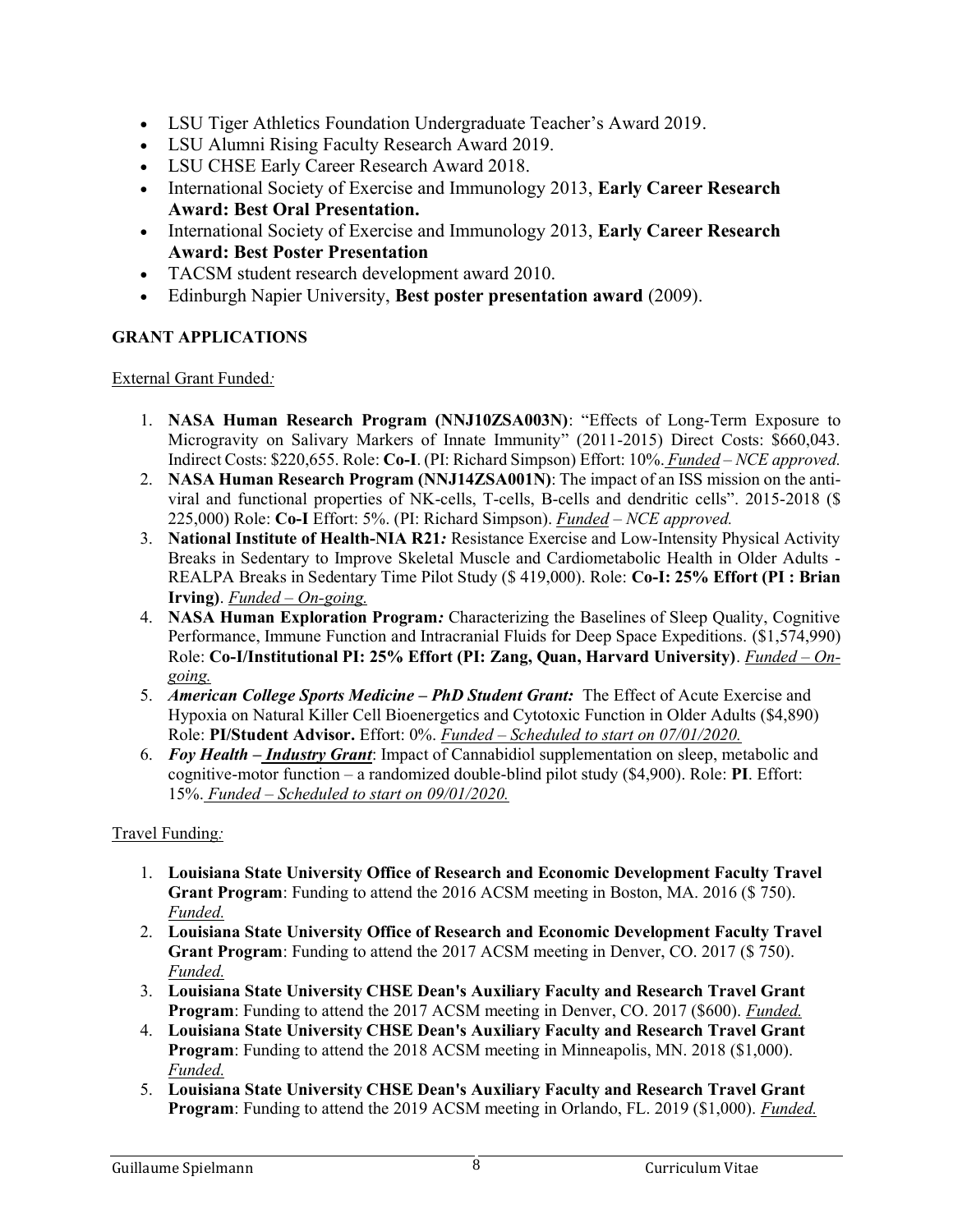6. **Louisiana State University CHSE Peabody Society Dean' Circle Grant :** The impact of herpesvirus infection on immune metabolism. 2019-2020. (\$4,200). *Funded.*

External Grant Completed:

1. **NASA Human Research Program Omnibus Opportunity (NNJ15ZSA001N-Omnibus***)*: The impact of long duration spaceflight on the function of B-cells and biomarkers of inflammation. 2016-2017 (\$ 99,971) Role: **PI**. *Completed.* 

Internal Grant Completed:

- 1. **Faculty mentor for Manjot Singh as part of the LSU Discover Undergraduate Research Stipend**: Fall 2017 and Spring 2018. *Completed.*
- 2. **Louisiana State University Faculty Research Grant Program**: Does age related decline in Tcells mitochondrial respiratory function associates with immunosenescence in active postmenopausal women. 2016-2017 (\$ 10,000) Role: **Co-PI** (other Co-PI: Brian Irving). *Completed*
- 3. **Louisiana State University Dean's Internationalization and Auxiliary Research and Travel Program:** The impact of an exercise intervention training on biomarkers of B-cell function. 2016- 2017 (\$ 9,477). Role: **PI**. *Completed***.**

## **UNIVERSITY TEACHING EXPERIENCE**

#### **Undergraduate classes**

- 1. KIN 3515: Physiological Basis for Physical Activity, Fall 2015. 3.0 credit hours. 49 enrolled
- 2. KIN 4900: Independent Study, Fall 2015. 1 enrolled
- 3. KIN 3515: Physiological Basis for Physical Activity, Spring 2016. 3.0 credit hours. 49 enrolled
- 4. KIN 3515: Physiological Basis for Physical Activity, Summer 2016. 3.0 credit hours. 42 enrolled
- 5. KIN 3515: Physiological Basis for Physical Activity, Fall 2016. 3.0 credit hours. 41 enrolled
- 6. KIN 3515: Physiological Basis for Physical Activity, Spring 2017. 3.0 credit hours. 28 enrolled
- 7. KIN 4900: Independent Study, Spring 2017. 2 enrolled
- 8. KIN 3515: Physiological Basis for Physical Activity, Fall 2017. 3.0 credit hours. 46 enrolled
- 9. KIN 4900: Independent Study, Fall 2017. 1 enrolled
- 10. KIN 3515: Physiological Basis for Physical Activity, Spring 2018. 3.0 credit hours. 37 enrolled
- 11. KIN 3515: Physiological Basis for Physical Activity section 2, Spring 2018. 3.0 credit hours. 40 enrolled
- 12. KIN 3515: Physiological Basis for Physical Activity, Fall 2018. 3.0 credit hours. 46 enrolled
- 13. KIN 3515: Physiological Basis for Physical Activity, Spring 2019. 3.0 credit hours. 37 enrolled
- 14. KIN 4900: Independent Study, Spring 2019. 1 enrolled
- 15. KIN 4000: Undergraduate Thesis, Spring 2019. 2 enrolled
- 16. KIN 3515: Physiological Basis for Physical Activity, Fall 2019. 3.0 credit hours. 40 enrolled
- 17. KIN 3515: Physiological Basis for Physical Activity, Spring 2020. 3.0 credit hours. 43 enrolled

#### **Graduate classes**

- 1. KIN 7539: Laboratory Techniques in Exercise Physiology, Fall 2016. 3.0 credit hours. 7 enrolled
- 2. KIN 7547: Physical and Physiological stressors and Immune Function, Spring 2017. 3.0 credit hours. 6 enrolled.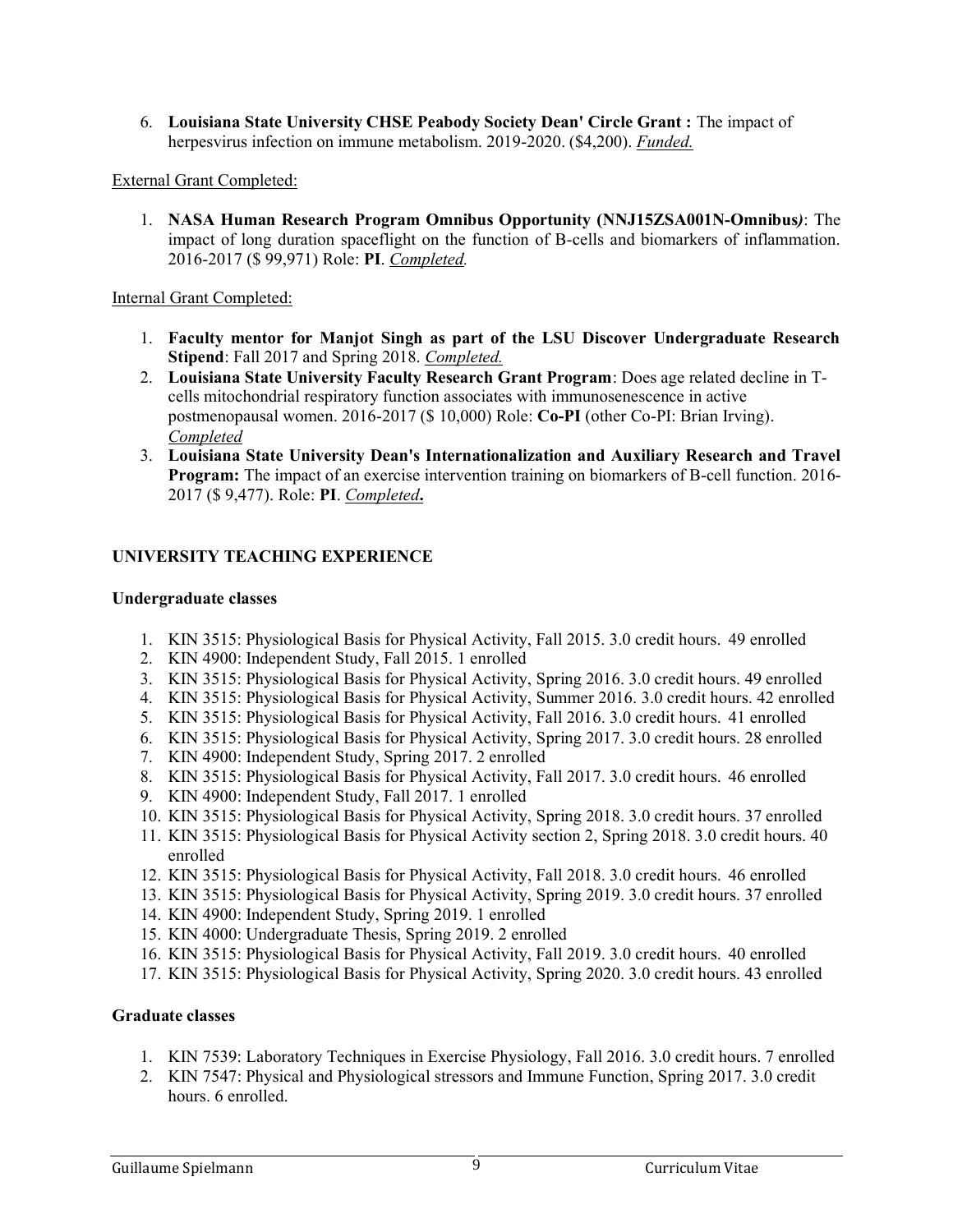- 3. KIN 7530: Exercise Physiology, Fall 2017. 3.0 credit hours. 14 enrolled
- 4. KIN 7539: Laboratory Techniques in Exercise Physiology, Fall 2018. 3.0 credit hours. 16 enrolled
- 5. KIN 7547: Physical and Physiological stressors and Immune Function, Spring 2019. 3.0 credit hours. 17 enrolled.
- 6. KIN 7530: Exercise Physiology, Fall 2019. 3.0 credit hours. 9 enrolled
- 7. KIN 7539: Laboratory Techniques in Exercise Physiology, Spring 2020. 3.0 credit hours. 9 enrolled

#### **DIRECTED STUDENT LEARNING**

#### Completed

- 1. Undergraduate Honors Thesis Chair "Impact of Aerobic and Resistance Exercise on biomarker of inflammation in Type 2 Diabetics" Advised: Manjot Singh
- 2. Undergraduate Honors Thesis Chair "Changes in salivary antimicrobial proteins concentration in response to maximal exercise in collegiate swimmers" Advised: Katelin Hardin
- 3. Undergraduate Honors Thesis Chair "Biomarkers of mild traumatic brain injury in collegiate footballs"

Advised: Amy Turner

- 4. Master's Thesis Committee Chair "Impact of psychological and physical stressors on the exercise-induced immune response in collegiate swimmers" Advised: Connor Kuremsky
- 5. Master's Thesis Committee Chair "Influence of Hydration status on running performance and markers of psychological stressors in high school cross country runners" Advised: Joshua Granger
- 6. Master's Thesis Committee Member "Physiological and psychological well-being during the spring season in Female Soccer Players" Advised: Adam Lowe
- 7. Master's Thesis Committee Member "Within season hematological changes in collegeathletes with sickle cell traits" Advised: Michael Houston Owens
- 8. Master's Thesis Committee Member "The effects watermelon juice on post prandial vascular endothelial function and blood flow during hyperglycemia" Advised: Cullen Vincellette
- 9. Master's Non-Thesis Committee Member Advised: Zadie Franklin
- 10. Master's Non-Thesis Committee Member Advised: Jacob Thornberry
- 11. Master's Non-Thesis Committee Member Advised: Travis Weisbrod
- 12. Master's Non-Thesis Committee Member Advised: Peter Currier
- 13. Master's Non-Thesis Committee Member Advised: Jessica Savona
- 14. Master's Non-Thesis Committee Member Advised: Jessica Savona
- 15. Master's Non-Thesis Committee Member Advised: Yvonne Cheng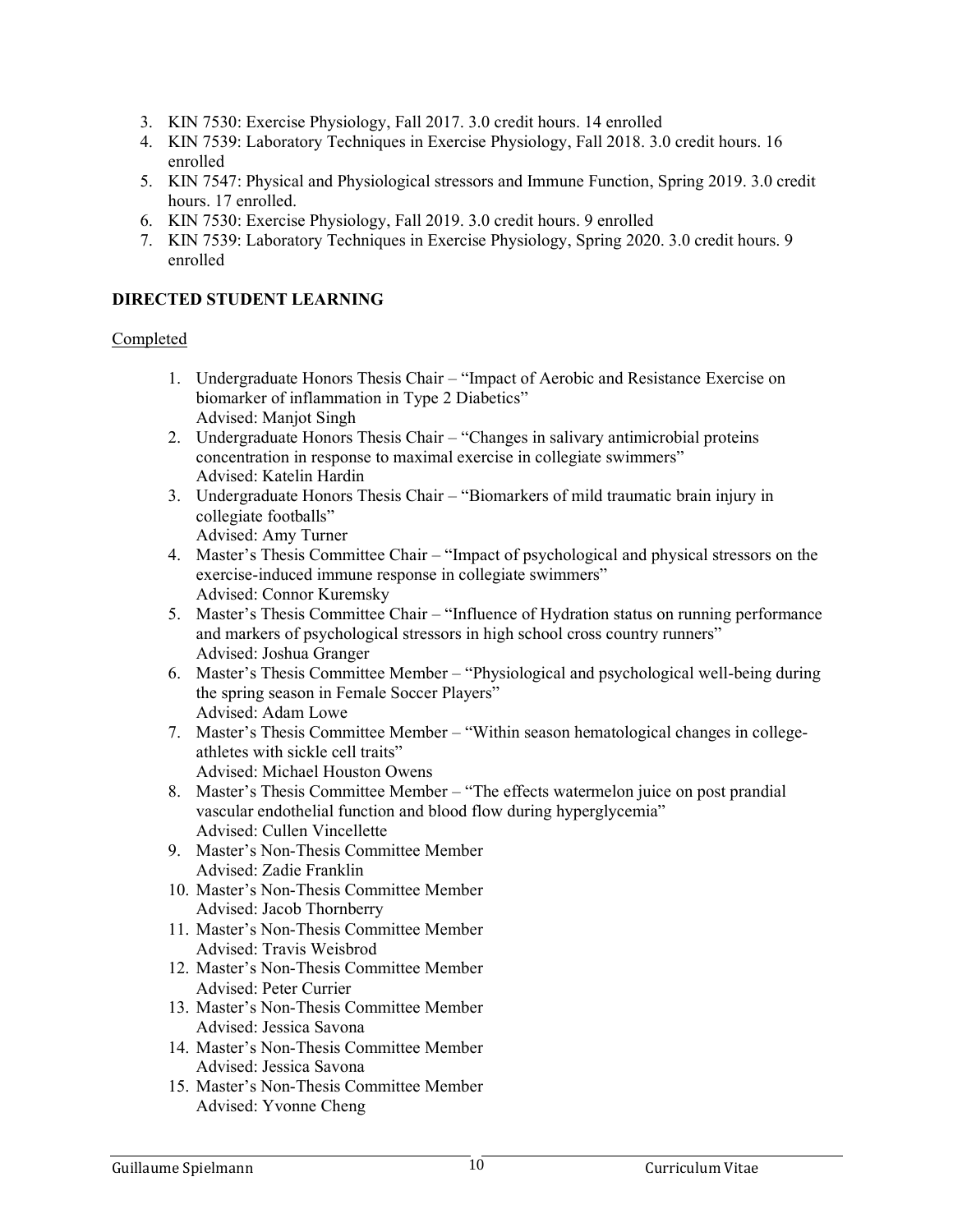- 16. Master's Non-Thesis Committee Member Advised: Carlante Emerson
- 17. Dean's representative on Dissertation Defense Committee Advised: Erin Lovett
- 18. Dissertation Defense Committee Member "The immediate and extended effect of diet and exercise on metabolic flexibility" Advised: Timothy Allerton
- 19. Doctoral Advisory Committee, Member "Exercise performance in the heat and cooling interventions on hyperthermia and cardiovascular stress" Advised: Haoyan Wang

#### In-progress

- 1. Doctoral Advisory Committee, Chair Advised: Bailey Theall
- 2. Doctoral Advisory Committee, Chair Advised: Eunhan Cho
- 3. Doctoral Advisory Committee, Chair Advised: Joshua Granger
- 4. Doctoral Advisory Committee, Chair Advised: Jessica Savona
- 5. Doctoral Advisory Committee, Dean's representative Advised: Alyssa DeVito
- 6. Doctoral Advisory Committee, Member Advised: Junhai Xu
- 7. Doctoral Advisory Committee, Member Advised: Brett Davis
- 8. Doctoral Advisory Committee, Member Advised: James Stampley
- 9. Doctoral Advisory Committee, Member Advised: Matthew Martone
- 10. Doctoral Advisory Committee, Member Advised: Jason Soileau
- 11. Doctoral Advisory Committee, Member Advised: Rachel Matthews
- 12. Doctoral Advisory Committee, Member Advised: Nathan Lemoine
- 13. Doctoral Advisory Committee, Member Advised: Adam Lowe
- 14. Doctoral Advisory Committee, Member Advised: Lyle Robelot
- 20. Master's Non-Thesis Committee Chair Advised: Adam Morales
- 21. Master's Non-Thesis Committee Member Advised: Olivia Polk
- 22. Master's Non-Thesis Committee Member Advised: Hugh Ngo
- 23. Master's Non-Thesis Committee Member Advised: Samantha Charcon
- 24. Master's Non-Thesis Committee Member Advised: Keet Dailey